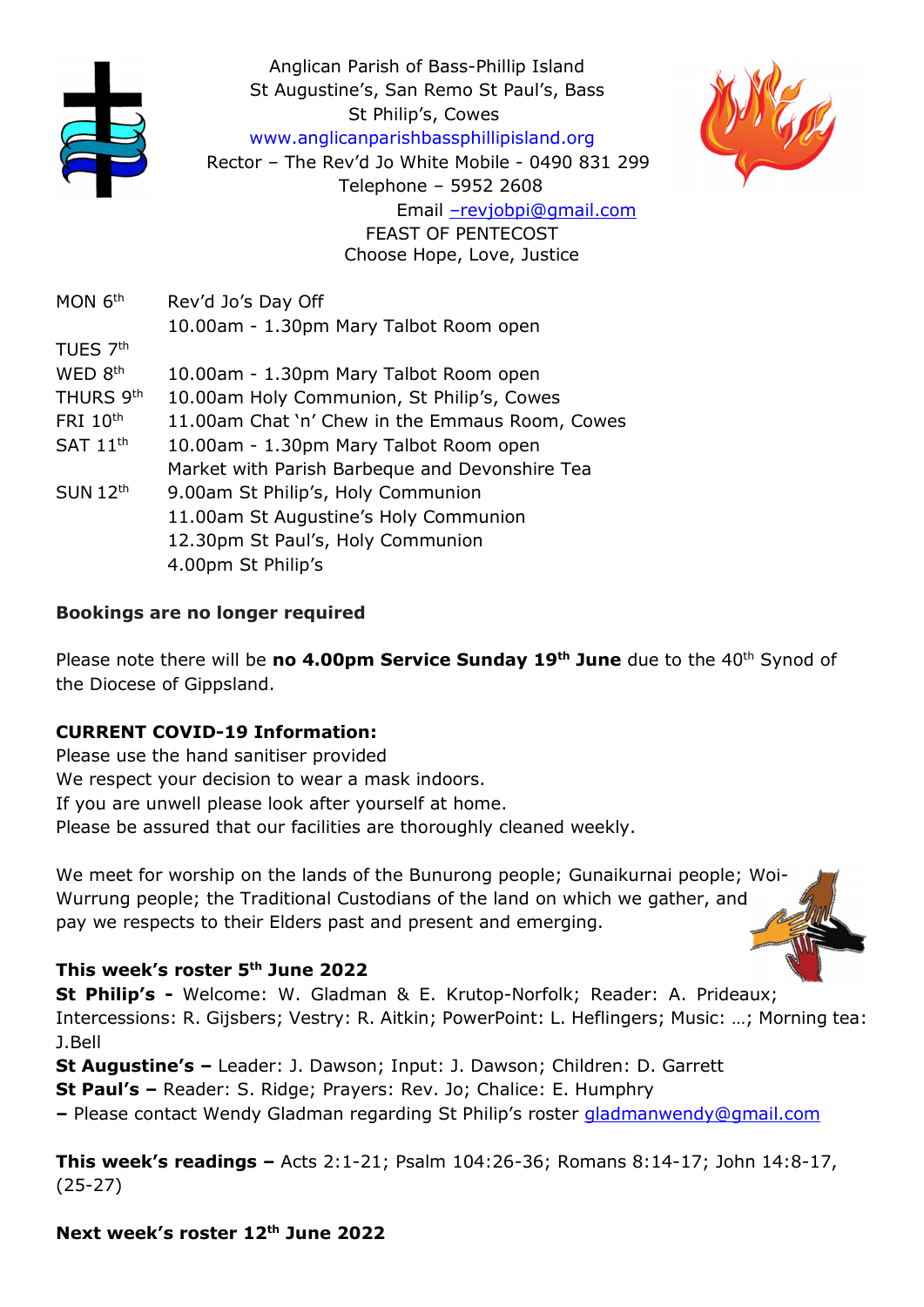St Philip's - Welcome: J. Stephenson & M. Wright; Reader: S. Goodluck; Intercessions: J. Wright; Vestry: J. Bell; PowerPoint: F. Zulian; Music: …; Morning tea: F. Leighton St Augustine's

St Paul's - Reader: Ro. Hayhurst; Prayers: Rh. Hayhurst; Chalice: A. Gloria

Next week's readings - 12<sup>th</sup> June - Proverbs 8:1-4, 22-31; Psalm 8; Romans 5:1-5; John 16:12-15

SOMETHING FOR THE CHILDREN Glenys has subscribed to a weekly children's activity sheet. The activities follow the lectionary. If you have grandchildren coming to a service or know of children attending she would be happy to forward this on to you so you can print out as needed. You can email her on glenys.stacs@gmail.com

#### The Sentence of the Day

God's love has been poured into our hearts by the Holy Spirit who has been given to us.

## The Collect of the Day

O God, who in smoke and fire upon Mount Sinai gave the law to Moses, and who revealed the new covenant in the fire of the Spirit: grant, we pray that, kindled by that same Spirit which you poured forth upon your apostles, we may fulfil with joy your commandment of love. We ask this through Christ our Lord, who lives and reigns with you and the Holy Spirit, one God, now and forever. Amen.

## A reading from the Acts of the Apostles 2:1-21

When the day of Pentecost had come, they were all together in one place. <sup>2</sup> And suddenly from heaven there came a sound like the rush of a violent wind, and it filled the entire house where they were sitting. <sup>3</sup> Divided tongues, as of fire, appeared among them, and a tongue rested on each of them. <sup>4</sup>All of them were filled with the Holy Spirit and began to speak in other languages, as the Spirit gave them ability.

<sup>5</sup> Now there were devout Jews from every nation under heaven living in Jerusalem. <sup>6</sup> And at this sound the crowd gathered and was bewildered, because each one heard them speaking in the native language of each.  $<sup>7</sup>$  Amazed and astonished, they asked, 'Are not all these who</sup> are speaking Galileans? <sup>8</sup> And how is it that we hear, each of us, in our own native language? <sup>9</sup> Parthians, Medes, Elamites, and residents of Mesopotamia, Judea and Cappadocia, Pontus and Asia, <sup>10</sup> Phrygia and Pamphylia, Egypt and the parts of Libya belonging to Cyrene, and visitors from Rome, both Jews and proselytes, <sup>11</sup> Cretans and Arabs—in our own languages we hear them speaking about God's deeds of power.<sup>' 12</sup> All were amazed and perplexed, saying to one another, 'What does this mean?' <sup>13</sup> But others sneered and said, 'They are filled with new wine.'

<sup>14</sup> But Peter, standing with the eleven, raised his voice and addressed them: 'Men of Judea and all who live in Jerusalem, let this be known to you, and listen to what I say.  $15$  Indeed, these are not drunk, as you suppose, for it is only nine o'clock in the morning.  $16$  No, this is what was spoken through the prophet Joel:

<sup>17</sup> "In the last days it will be, God declares,

that I will pour out my Spirit upon all flesh, and your sons and your daughters shall prophesy,

and your young men shall see visions,

and your old men shall dream dreams.

<sup>18</sup> Even upon my slaves, both men and women,

in those days I will pour out my Spirit;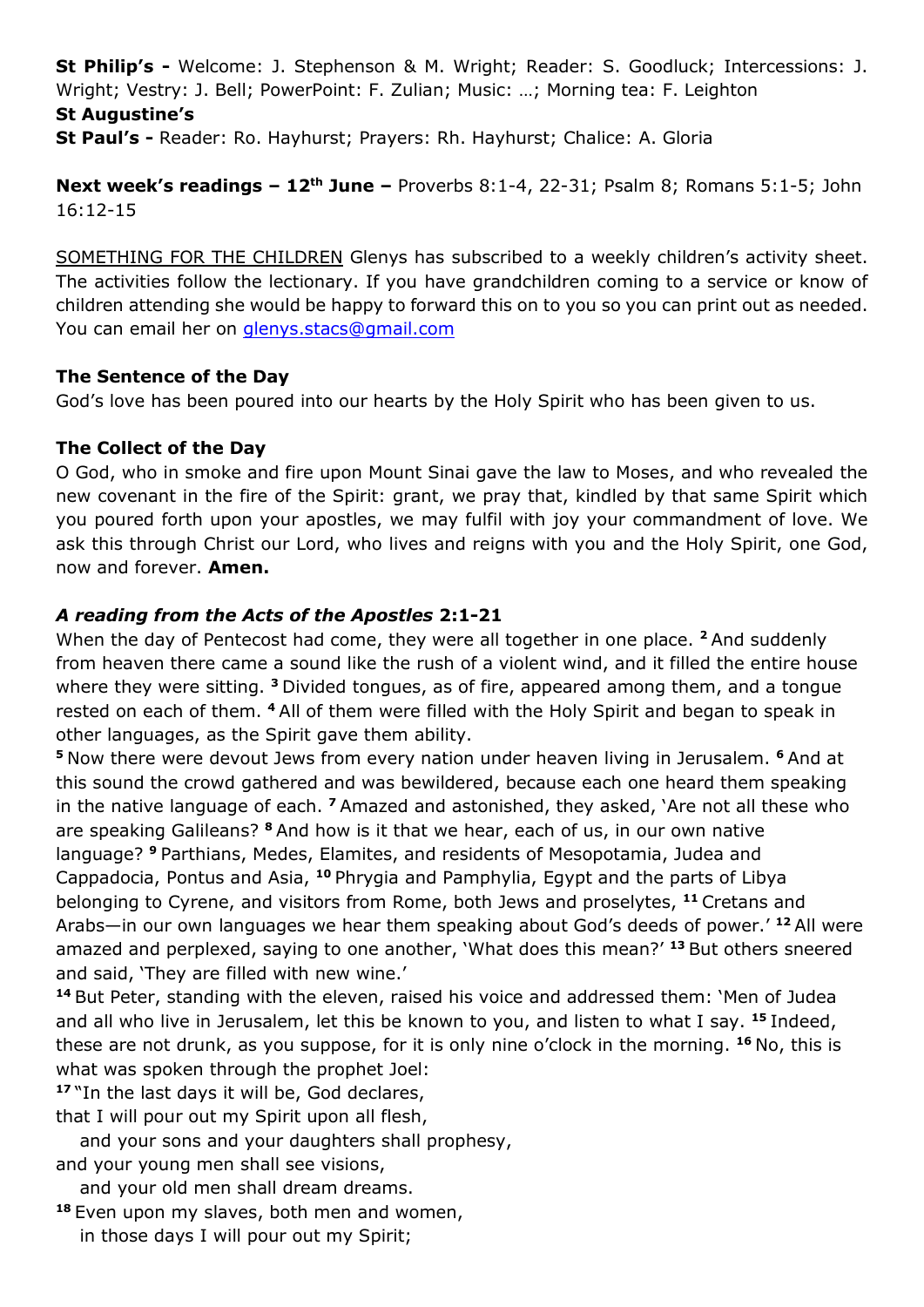and they shall prophesy.

<sup>19</sup> And I will show portents in the heaven above

and signs on the earth below,

blood, and fire, and smoky mist.

<sup>20</sup> The sun shall be turned to darkness

and the moon to blood,

before the coming of the Lord's great and glorious day.

<sup>21</sup> Then everyone who calls on the name of the Lord shall be saved."

[Silence]

Hear the word of the Lord

## Thanks be to God

#### Psalm 104:26-36

Lord, how various are your works: In wisdom you have made them all, and the earth is full of your creatures. There is the wide, immeasurable sea: There move living things without number, great and small; There go the ships, to and fro: And there is the Leviathan whom you formed to sport in the deep. These all look to you: To give them their food in due season. When you give it to them, they gather it: When you open your hand they are satisfied with good things. When you hide your face, they are troubled: When you take away their breath, they die and return to their dust. When you send forth your spirit they are created: And you renew the face of the earth. May the glory of the Lord endure for ever: May the Lord rejoice in his works. If he look upon the earth, it shall tremble: If he but touch the mountains, they shall smoke. I will sing to the Lord as long as I live: I will praise my God while I have any being. May my meditation be pleasing to him: For my joy shall be in the Lord. (Response) Glory to God: Father, Son, and Holy Spirit: As in the beginning so now, and forever. Amen

# A Reading from Romans 8:14-17

 $14$  For all who are led by the Spirit of God are children of God.  $15$  For you did not receive a spirit of slavery to fall back into fear, but you have received a spirit of adoption. When we cry, 'Abba! Father!' <sup>16</sup> it is that very Spirit bearing witness with our spirit that we are children of God,  $^{17}$  and if children, then heirs, heirs of God and joint heirs with Christ—if, in fact, we suffer with him so that we may also be glorified with him.

[Silence]

Hear the word of the Lord

## Thanks be to God

The Gospel of our Lord Jesus Christ according to John, chapter 14, beginning at verse 8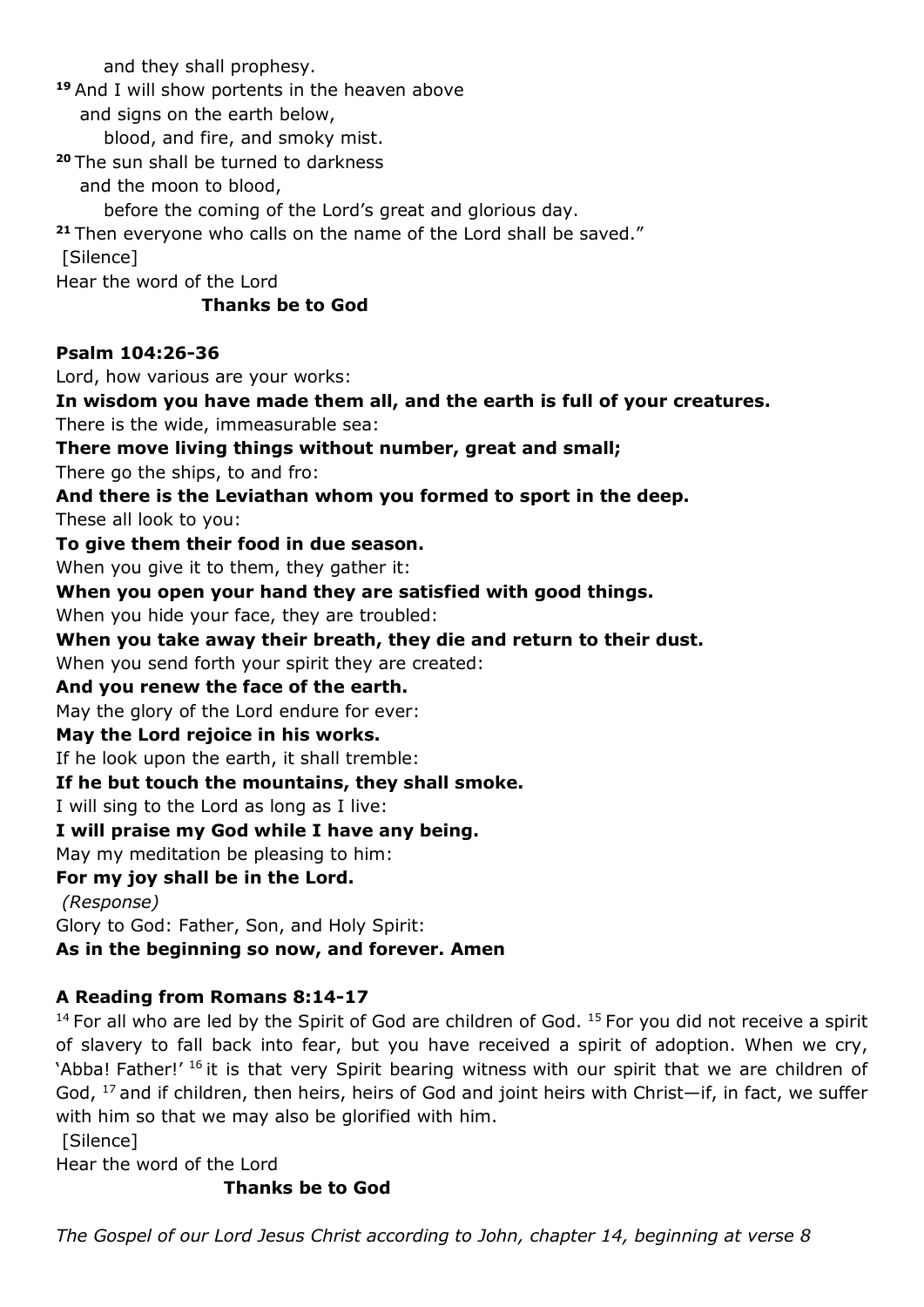## Glory to you, Lord Jesus Christ

<sup>8</sup> Philip said to him, 'Lord, show us the Father, and we will be satisfied.' <sup>9</sup> Jesus said to him, 'Have I been with you all this time, Philip, and you still do not know me? Whoever has seen me has seen the Father. How can you say, "Show us the Father"? <sup>10</sup> Do you not believe that I am in the Father and the Father is in me? The words that I say to you I do not speak on my own; but the Father who dwells in me does his works. <sup>11</sup> Believe me that I am in the Father and the Father is in me; but if you do not, then believe me because of the works themselves. <sup>12</sup> Very truly, I tell you, the one who believes in me will also do the works that I do and, in fact, will do greater works than these, because I am going to the Father.  $13$  I will do whatever you ask in my name, so that the Father may be glorified in the Son. <sup>14</sup> If in my name you ask me for anything, I will do it.

<sup>15</sup>'If you love me, you will keep my commandments. <sup>16</sup> And I will ask the Father, and he will give you another Advocate, to be with you for ever. <sup>17</sup> This is the Spirit of truth, whom the world cannot receive, because it neither sees him nor knows him. You know him, because he abides with you, and he will be in you.

[Silence]

For the Gospel of the Lord

## Praise to you, Lord Jesus Christ

#### SEVENTH SUNDAY EASTER

Have you been waiting for the feast of Pentecost to arrive because I certainly have? There has been this overwhelming sense of anticipation as Jesus says again and again to disciples and to us;

'I am going to leave you. Where I am going you cannot come. I am going for your good. I am going and I will leave you with a gift, something really special, something heartwarming, something powerful and amazing.'

That gift from Jesus is the third person of the Trinity who we know to be the Advocate, the Comforter and Guide, the Holy Spirit who enlivens our lives each and every day.

During the Season of Easter, some 50 days, we have heard stories from the Acts of the Apostles about how they have witnessed to the power of the resurrection of Christ. Witnessing has been a thread running through our prayer and our time together over these seven weeks of Easter.

Each week over the last seven weeks we have heard the stories about how the disciples were deeply affected by their time with their Risen Lord and their response to this was to witness boldly and without fear as they shared the good news of Christ. In week …

2) Thomas sees, touches, believes and bears witness saying:

## My Lord and my God (John 20:28)

3) Peter meets the risen Jesus on the beach and is commission with the words;

## 'Feed my lambs and tend my sheep'

Feeding that includes sharing the good news of Jesus as widely as possible. (John 21:15-16) 4) Paul's conversion prompts him to witness to the good news saying: 'He is the Son of God.' (Acts 9:20) before setting out on his famous missionary journeys.

5) Peter too was challenged to spread the good news in Joppa witnessing and baptising with the Holy Spirit. (Acts 11:16)

6) Paul proclaims the good news widely; for God had called the disciples to proclaim the good news to the people of Macedonia. (Acts 16:10)

And then in week seven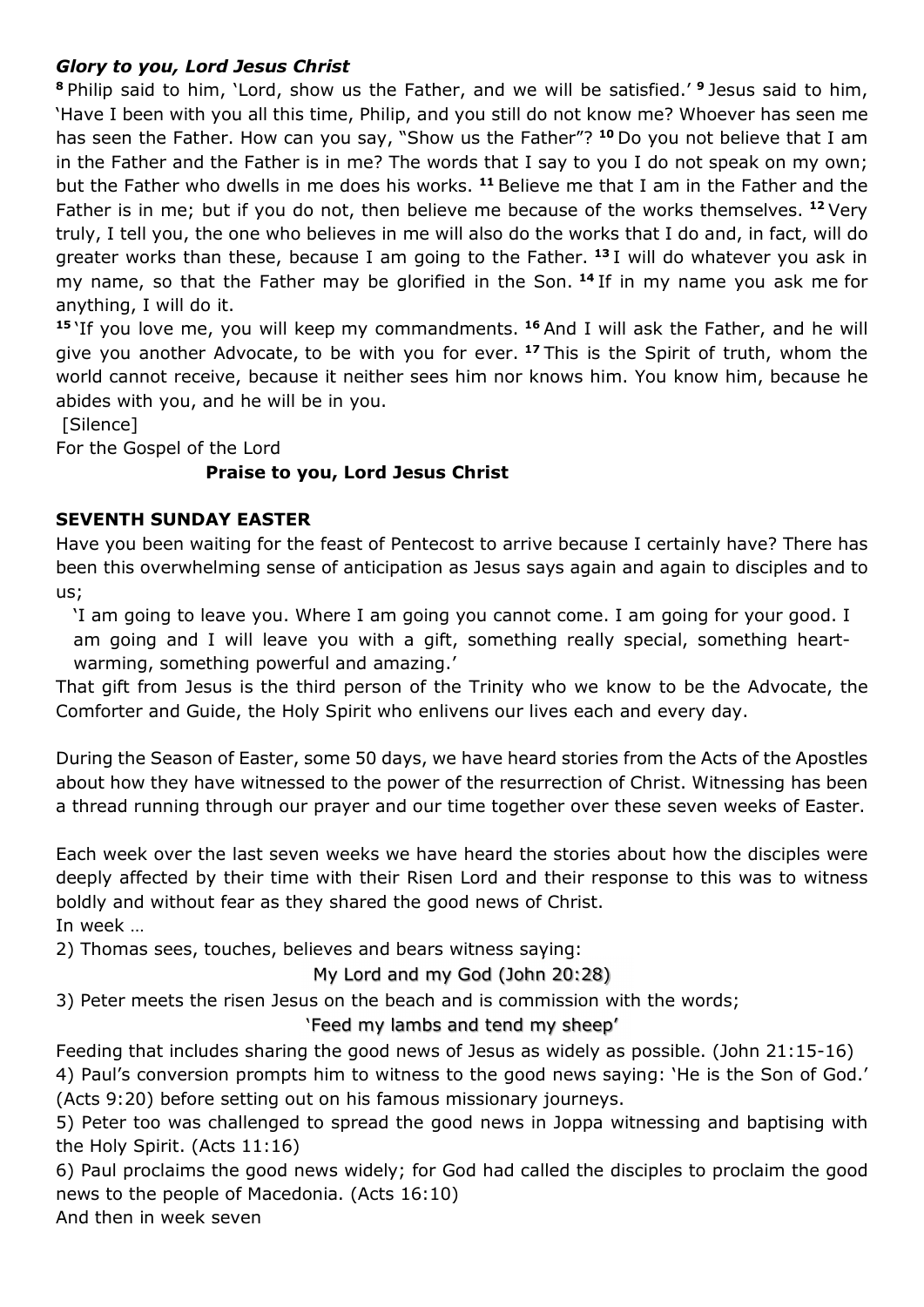7) We heard of the importance of unity as the disciples are called to make God known to the world.

--+--

The Holy Spirit's presence is something that we have longed for. We need the Spirit to help us as we struggle each day to witness to the power of Jesus in our own lives. If we have been waiting, then the wait is now over. The Spirit has been unleashed. Not like a wild dog is let to run loose and wreak havoc but unleashed in the sense that was present on that first Pentecost. The coming of the spirit came like the sound of a violent wind but it wasn't outside the house, like the wild and windy nights we have been having. The violent wind of the spirit was inside the house. Its power was audible and it filled the entire house.

Lying in my bed last night there was a violent wind outside, at times it made the windows rattle and the curtains billow. It was scary but it was outside and I was safe in my bed. The spirit is a bit scary because once it is abroad it has the power to change us, to remake us and to empower us for greater things than we can imagine or conceive.

The coming of the spirit came among the disciples as divided tongues of fire. …and a tongue of fire rested on each of them. (Acts 2:3) Incredible! What happened next is equally incredible but we should pay attention to the work of the spirit not just its manifestations.

Following the anointing with the Holy Spirit, for that's what those tongues of fire were doing anointing the disciples, the disciples were given the ability to speak; to witness to anyone and everyone. [The list of peoples from every nation under heaven is a bit of a pronunciation test for those who read aloud in church.] The disciples witnessed so powerfully that people could not explain it. Some even tried to explain it away by suggesting they were drunk.

How we would like to witness in this way; with such power and freedom.

How many times have we felt that we just don't know what to say or how best to approach the topic of Jesus with others? My guess is often. Some of this is just about getting more practice and some is fear. If the disciples were unsure or fearful the coming of the Spirit put paid to that. They couldn't hold back and began to speak about God's deeds of power. As the account moves forward, we are treated to Peter's address which begins with scripture and concludes with words of witness to the risen Christ. Where we read in verse 24

God raised him up, having freed him from death because it was impossible for him to be held in its power.

Shy and ill prepared as we might feel the Holy Spirit is abroad, it is empowering the church, it is empowering you, and it is empowering me. We cannot help ourselves; we must bear witness to the power of the Risen Lord.

We don't need to ask why anymore. Our motivation comes not from us but from the Spirit. But the how, the doing of it, this is something that we struggle with.

Firstly, we must not be afraid but trust in the power of the Holy Spirit to give us the ability as it did the disciples. And we must not be afraid but trust in the Holy Spirit to show us who we are to speak with and what we are to say.

We can of course practise by bearing witness among Christian friends, allowing them to support us as we give voice to our experience of the Holy Spirit at work in our lives. Perhaps for some of us writing down our testimony can be a helpful part our practising. The authenticity of our witness is one of our most precious gifts as we go out to share the good news and make God known. So, some pointers for making a good testimony:

- Pray to God for inspiration, guidance, and wisdom.
- Focus on God rather than yourself.
- Think about how God has changed your life. (This is an important step.)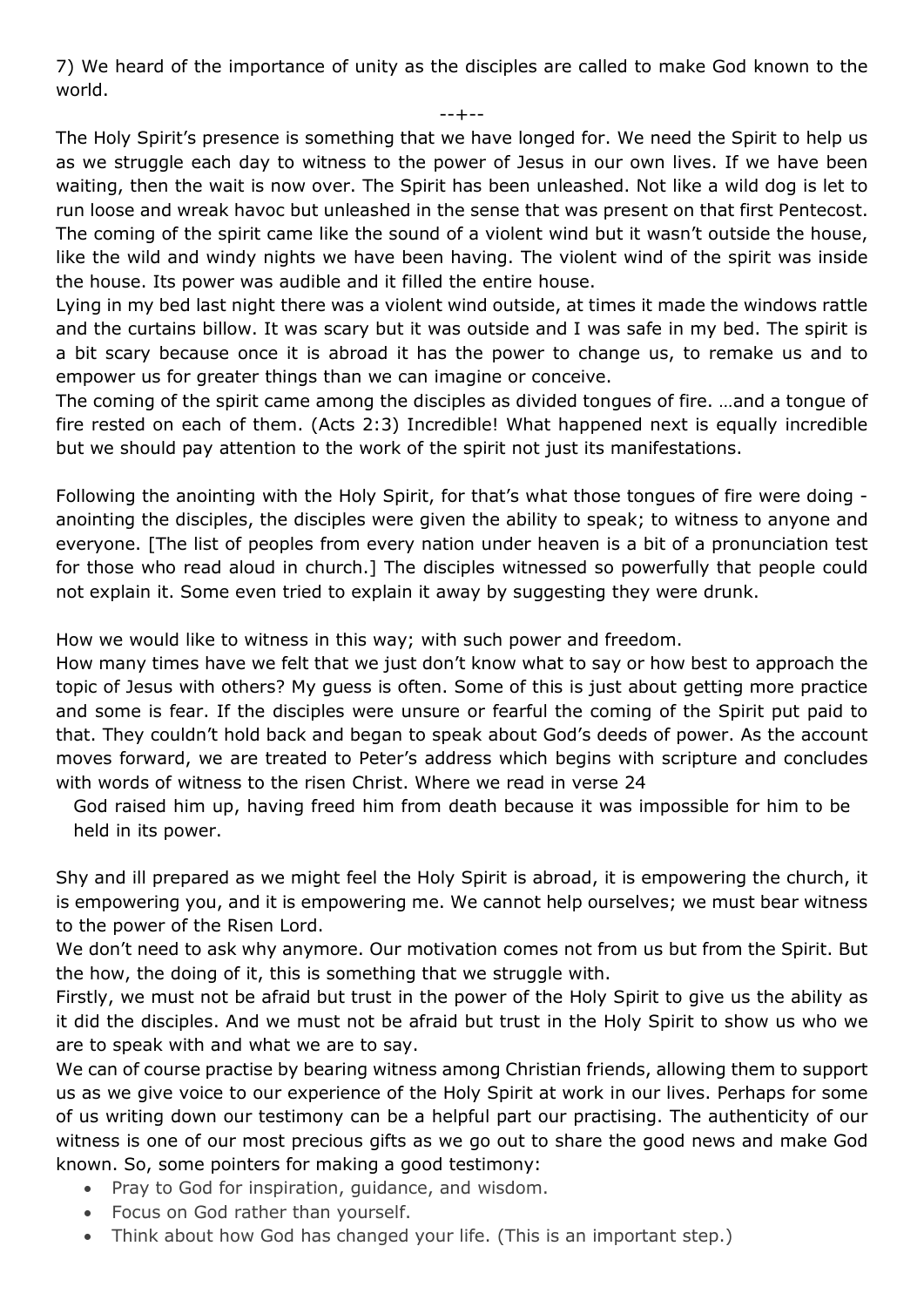- You may find a favourite Bible verse or story helps
- Invite the person to have another chat or to attend a church group with you and always be ready to follow up.

--+--

When God the creator sends forth his spirit the face of the earth is renewed. God has sent forth his spirit to renew us for our shared ministry. The response of the psalmist to God's lifegiving Spirit can be our song too. I will sing to the Lord as long as I live; I sing praise to my God while I have being. I rejoice in the Lord. Bless the Lord, O my soul. Praise the Lord.



## Let us pray for the world and for the church:

Dearest Heavenly Father, we pray for your creation with its multitude of amazing creatures. Send forth your spirit again to renew the earth. We pray for the world that groans because of our ignorance and selfish use of its resources. Remind us again of your pleasure and purpose that we might care for the earth and respect all creatures. At this time, we continue to pray for peace in Ukraine and in other places of conflict.

Lord in your mercy; hear our prayer.

Triune God, we pray for your church on this Day of Pentecost, fill us with the power of your Holy Spirit and let us give voice the faith that is in us. Unite your church as brothers and sisters in Christ and let whatever divides us to melt away as we celebrate all that brings us together in your Son Jesus Christ, our Lord and Saviour.

Lord in your mercy; hear our prayer.

Lord of all comfort, we pray for those who are frightened that they may know your peace. We pray for all who work in our hospitals, medical centres and chemists that you would bless them with times of rest and refreshment. We pray for all who are sick especially the very young and the very old. Let the warmth of your love radiate in all hearts and may we be agents of your care and compassion for those in need.

Lord in your mercy; hear our prayer.

Jesus has gone up on high but we are not left alone, the Holy Spirit, the Comforter and Guide is with us as we pray for those who grieve the passing of loved ones. Help us find comfort in the passing of days and years as we remember our dear ones and commit them again to your love and care.

Lord in your mercy; hear our prayer.

Accept our prayers through Jesus Christ our Lord who taught us to pray:

Our Father who art in heaven, Hallowed be thy name, Thy kingdom come,

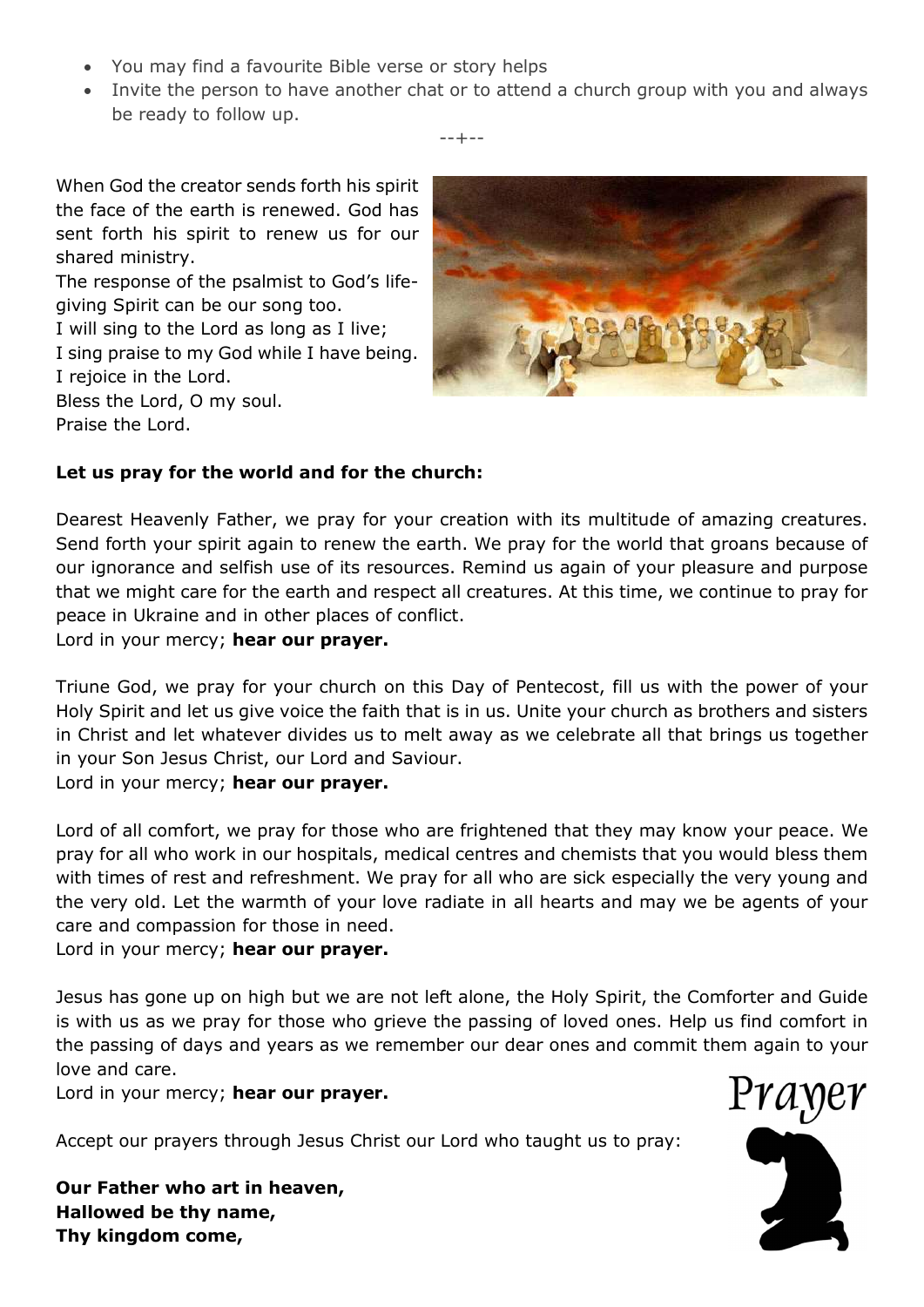Thy will be done, On earth as it is in heaven. Give us this day our daily bread. And forgive us our trespasses as we forgive those who trespass against us. Lead us not into temptation But deliver us from evil. For thine is the kingdom, the power, and the glory For ever and for ever. Amen.

## Suggested Hymns:

Great South Land Pentecost Prayer O Breath of Life (TIS 409) Come Down O Love Divine (TIS 398) Filled with the Spirits power TIS 411 Holy Spirit come confirm us TIS 413 O thou who camest from above TIS 572 https://youtu.be/PfDJL2CGQ9w

# THE SENDING OUT OF GOD'S PEOPLE

Loving God, we thank you for hearing our prayers, feeding us with your word, and encouraging us in our meeting together. Take us and use us to love and serve you all people, in the power of your Spirit and in the name of your Son, Jesus Christ our Lord. Amen.

## A blessing is offered.

May the God of peace equip you with everything good for doing his will, working in you what is pleasing to him, through Jesus Christ, to whom be glory for ever and ever. Amen.

## **Offertory**

Thank you for your weekly offering it is much needed. During this COVID-19 period and post COVID-19 your offering can be made by either:

- Placing in the offering bowl at any church service. Use plain envelope if preferred
- Please make cheques payable to Anglican Parish Bass-Phillip Island
- Regular or one-off contributions can be made by internet banking to the Parish bank account, using Pay ID 0407410011 (or BSB & Acct No. below)
- Visit any Bendigo Bank branch and deposit cash or cheque to Anglican Parish Bass/Phillip Island BSB: 633 000 / Account Number: 169 629 797. Please put on deposit slip: "Offertory" or "Donation" indicating your usual congregation
- If in Cowes, drop your offering in the donation box at St Philip's, Cowes (located outside the front door of the Church)



ST PHILIP'S – We recommend parking in the church **grounds.** Parking in Thompson Avenue is restricted to 1 hour only. 2 hours for those with a Disabled Parking Permit

## Safe Church Awareness Workshop

Location: Korumburra Anglican Church 3 Queen Street Korumburra, Victoria Date: Saturday 13 August 2022 Time: 1.00pm to 5.00pm Online registration is essential: https://www.trybooking.com/BXSUY Registrations close Wednesday 10 August at 5pm unless sold out prior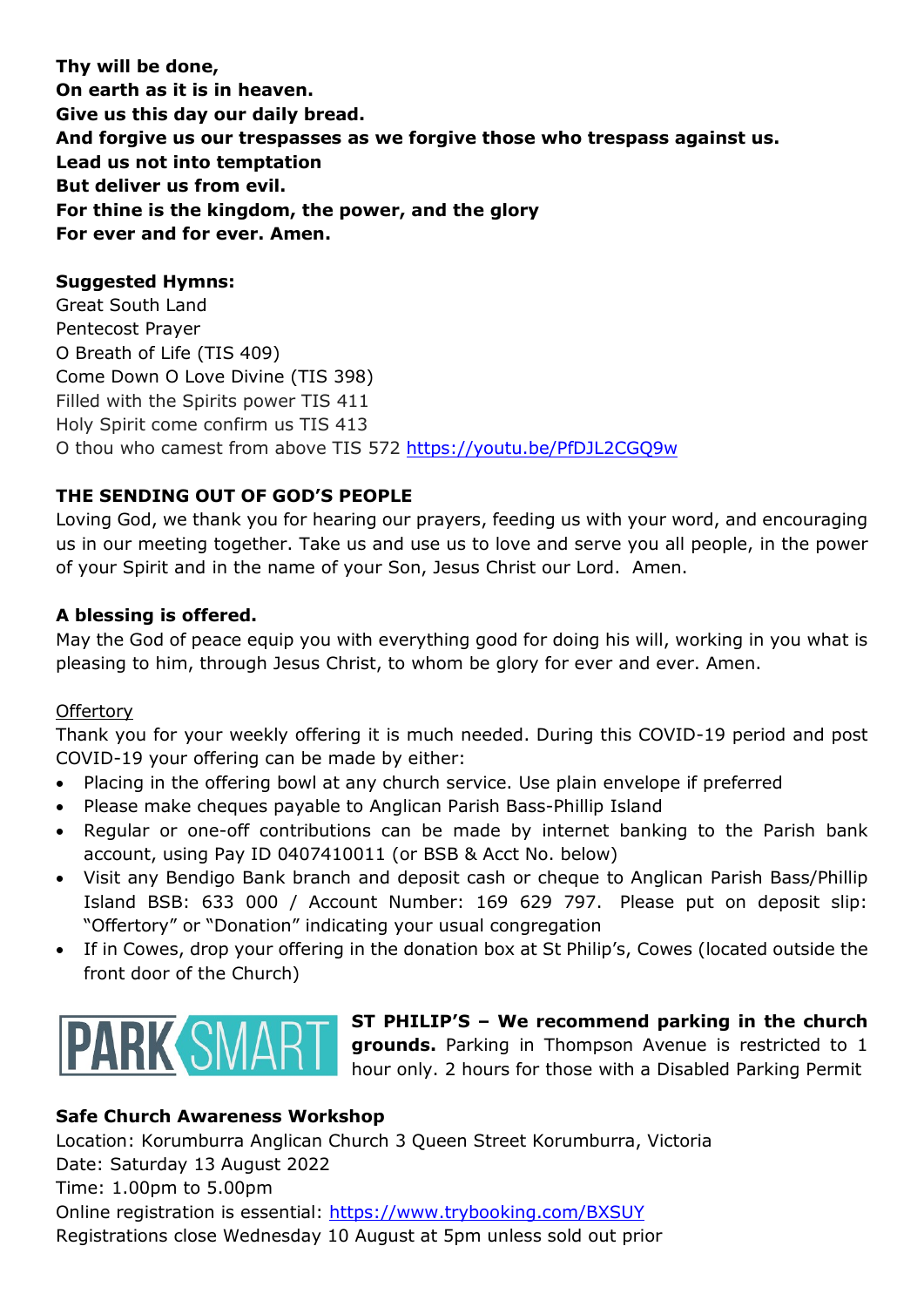Enquiries only: 03 5144 2044 or registryoffice@gippsanglican.org.au

# PARISH HOME GROUPS

Please contact leaders for information Emmaus Room  $-1$ <sup>st</sup> and 3<sup>rd</sup> Wednesday 1.00pm Leader: Richard and Ann Prideaux Palm Lakes Group - Friday 10.00am Contact Wendy Gladman. Women of the New Testament. San Remo Group –Wednesday 2.00pm in the Mary Talbot Room Leader: John Dawson The Book of Ruth Bass Home Group –Thursday 5.30pm Leader: Sandy & Les Ridge The Synoptic Gospels

## Helpful websites

Parish website www.anglicanparishbassphillipisland.org Dioceses of Gippsland website www.gippsanglican.org.au Facebook www.facebook.com/stphilipscowes

Mary Talbot Room - Volunteers to go on a monthly roster are always welcome. Please let Rev'd Jo know if you can help.

Cooks are always welcome to provide the ever popular biscuits, jams and pickles. Reimbursement for the cost of ingredients can be arranged. Rev'd Jo is happy to deliver your baking to MTR as needed.



# You're invited to



A relaxed service for all ages.